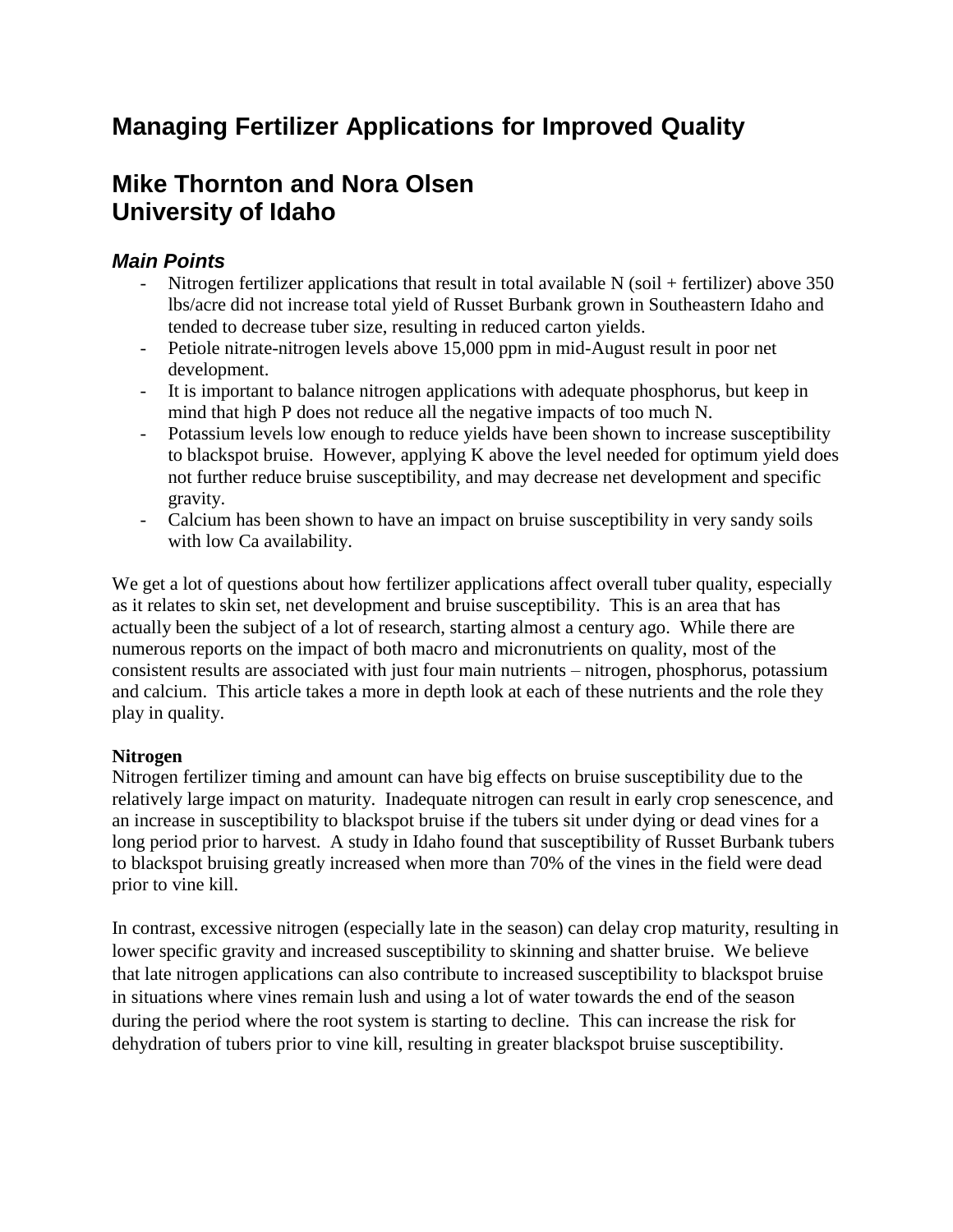So how much is too much nitrogen, and how late is too late to apply? It is hard to make sweeping generalizations due to all the differences in yield potential, crop rotations, and varieties grown across Idaho, but there are some studies that give us a clear picture of the consequences of over-fertilizing with nitrogen. Jeff Stark led a study in the mid-1990's that looked at yield and quality on over 40 commercial Russet Burbank potato fields in Southeastern Idaho, and related the results to fertilizer applications (Figure 1). After averaging the yields for all of these fields and comparing them to the N application rates, they found that both total yield and carton yield peaked at around 300 to 350 lbs/acre of total available nitrogen (preplant soil N + fertilizer N). Applying higher amounts of nitrogen did not increase yield, but reduced tuber size to the point that fewer of the tubers were large enough to be packed in cartons.



**Figure 1. Yield as influenced by preplant soil NO3-N plus fertilizer N.**

*Source: Stark, et al. (1996). Information management systems for on-farm potato research. Progress report to the Idaho Potato Commission.*

They also found that applying nitrogen late in the season had negative impacts on net development (i.e. poor skin development). Fields that had petiole nitrate levels above the recommended level of 15,000 ppm by the second week of August had much poorer netting than those with lower petiole levels (Figure 2) and netting continued to decrease as petiole nitrate levels increased.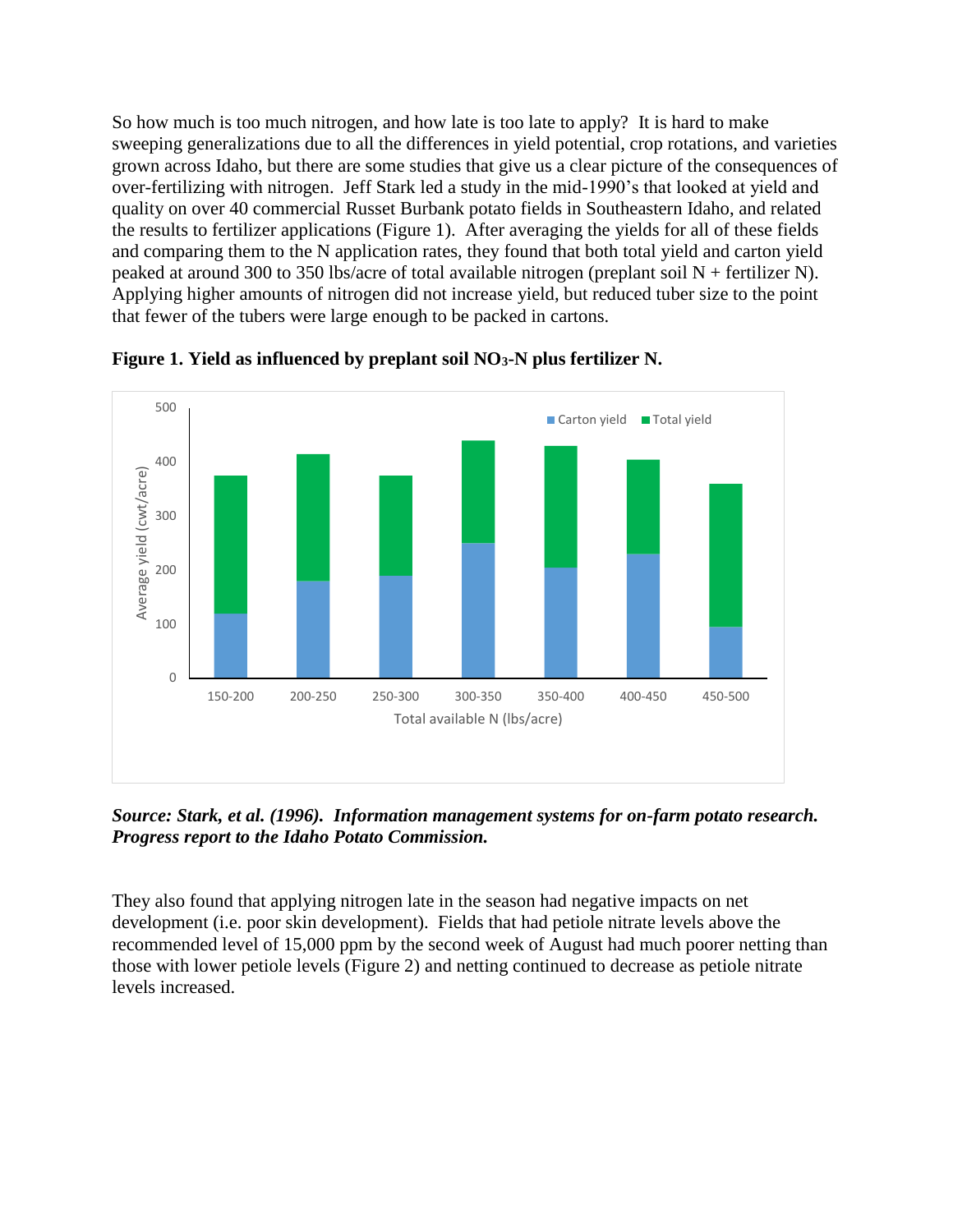

**Figure 2. Relationship between tuber net rating and early August petiole NO3-N for 18 grower fields.**

*Source: Stark, J.C. (1987). Effect of late-season management on tuber quality. Proceedings of the University of Idaho Winter Commodity Schools.*

We have noticed that some growers have been really pushing the limits on total nitrogen applications, and keep applying nitrogen fertilizer after mid-August in an attempt to increase yields. However, research indicates that tuber bulking slows down greatly after the end of August (Table 1). This is partly due to reduced leaf area as the crop starts to senesce and many of the lower leaves start to yellow and die. However, even if you manage to keep the vines green late in the season bulking rate still drops off due to the shorter days (fewer hours of sunlight) and lower temperatures (less optimum for growth) that occur in September.

| of the growing season in $2003 - 2004$ . |                           |                |           |                   |
|------------------------------------------|---------------------------|----------------|-----------|-------------------|
|                                          | Two week period           |                |           |                   |
|                                          | July 31 to                | Aug $15$ to    | Aug 29 to | Sept 11 to        |
|                                          | Aug $14$                  | Aug $28$       | Sept 11   | Sept 25           |
| Variety                                  | Yield increase (cwt/acre) |                |           |                   |
| <b>Russet Burbank</b>                    | 104                       | 28             |           |                   |
| <b>Russet Norkotah</b>                   | 18                        | $\overline{2}$ | 0         | $\mathbf{\Omega}$ |
| <b>Russet Norkotah</b>                   | 103                       | 62             | 27        | 10                |
| (CO3)                                    |                           |                |           |                   |
| <b>Alturas</b>                           | 141                       | 107            | 46        | 15                |
| <b>Ranger Russet</b>                     | 117                       | 69             | 30        | 11                |
| Shepody                                  | 116                       | 43             |           | 2                 |

**Table 1. Yield increase over each two week period at Aberdeen, ID during the last 8 weeks of the growing season in 2003 – 2004.**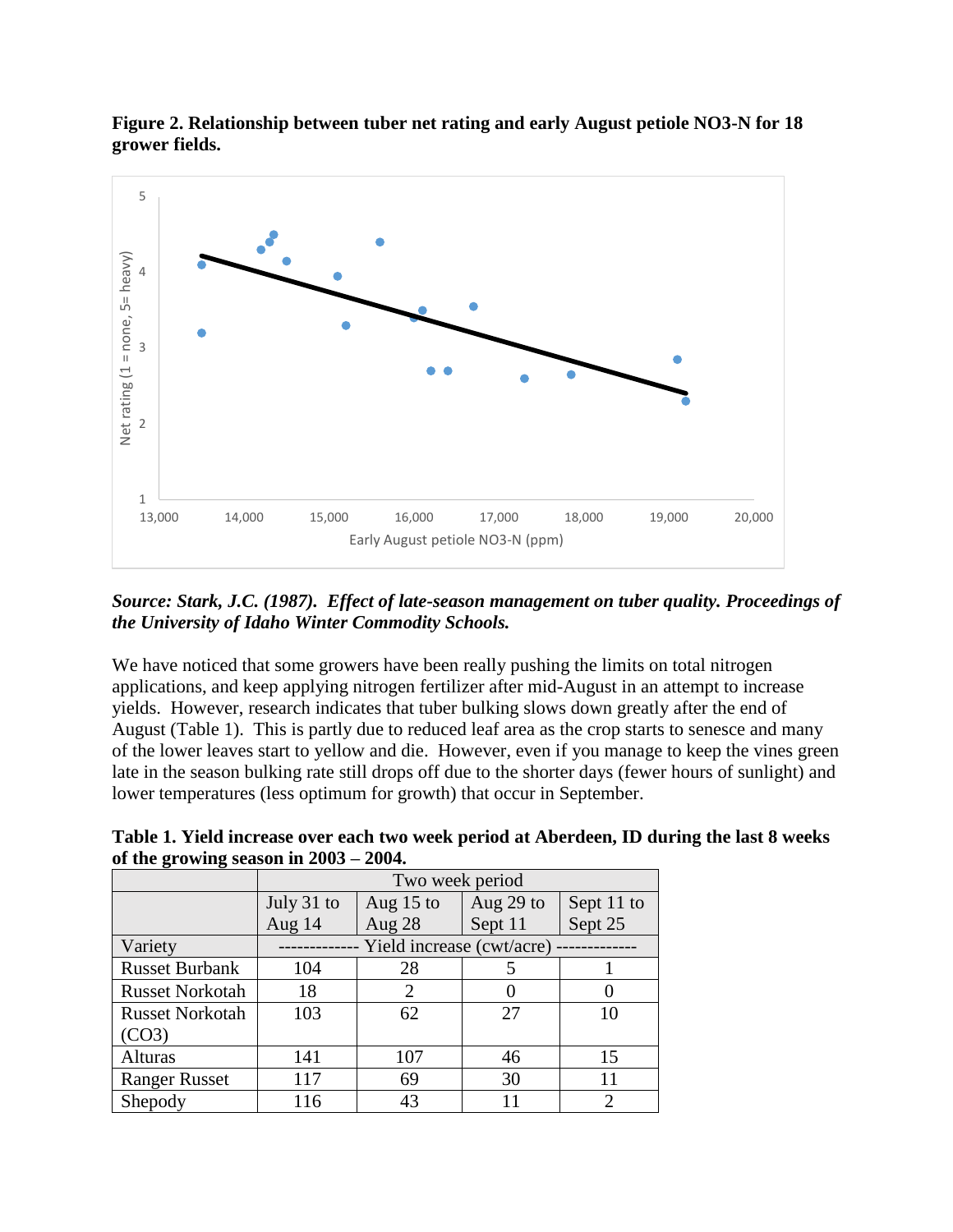#### *Source: Bohl, W.H. and S.L. Love (2005). Potato tuber bulking greatly slows in late season. The Spudvine.*

#### **Phosphorous**

In contrast to N, Phosphorous tends to facilitate tuber maturity and net development. Research in Idaho has shown that higher nitrogen rates, and later applications of nitrogen, require higher soil P concentrations to maximize specific gravity and net development. However, adding high rates of P will only partially correct the negative effects of excess N on tuber maturity. Keep in mind that phosphorus is primarily taken up by the root tips during active growth. Once the root system stops growing and starts to decline the uptake of P by the plant is greatly reduced. This means that application of phosphorus fertilizer after mid tuber bulking is not very effective.

#### **Potassium**

One of the earliest reports on blackspot bruise noted a direct relationship between potassium fertilizer amounts and susceptibility. When potassium is deficient in the plant the tubers produce more tyrosine. This is the compound that is oxidized into the black pigment seen when bruised tubers are peeled. Many growers have upped their potassium fertilizer programs in an attempt to optimize yield, but also to reduce bruise susceptibility. The problem is that research in Idaho has shown that when soil K concentrations are adequate for yield, additional fertilizer applications do not further reduce bruise susceptibility. However, excessive K fertilizer has been shown in some studies to also reduce specific gravity and net development, so over fertilizing can have negative impacts on tuber quality.

Keep in mind that if petiole tests show a deficiency in potassium at mid-season, it takes about three weeks after an application for the K to get taken up into the plant and produce a response. So just like for phosphorus, late season applications of K fertilizer are not very effective.

#### **Calcium**

Calcium is thought to have an influence on bruise susceptibility through its effect on the strength of cell walls. Cells with higher calcium content have been shown to have higher resistance to deformation and fracturing from impacts that occur during handling. Most of the data on the relationship between calcium and bruise susceptibility comes from central Wisconsin, where they grow potatoes on very sandy soils with low Ca content (Figure 3). The authors of that study reported that bruise susceptibility tends to be lowest in all varieties when tuber calcium concentration is above 200 to 250 micrograms per kilogram dry weight. However, note that high calcium content does not eliminate bruise, it only reduces the level. It is not known if low tuber calcium level plays much of a role in bruise susceptibility on the heavier soils that are most commonly found in southern Idaho potato production.

Calcium uptake is somewhat similar to phosphorus in the sense that active root growth is required. Therefore, the most effective uptake occurs from early season applications.